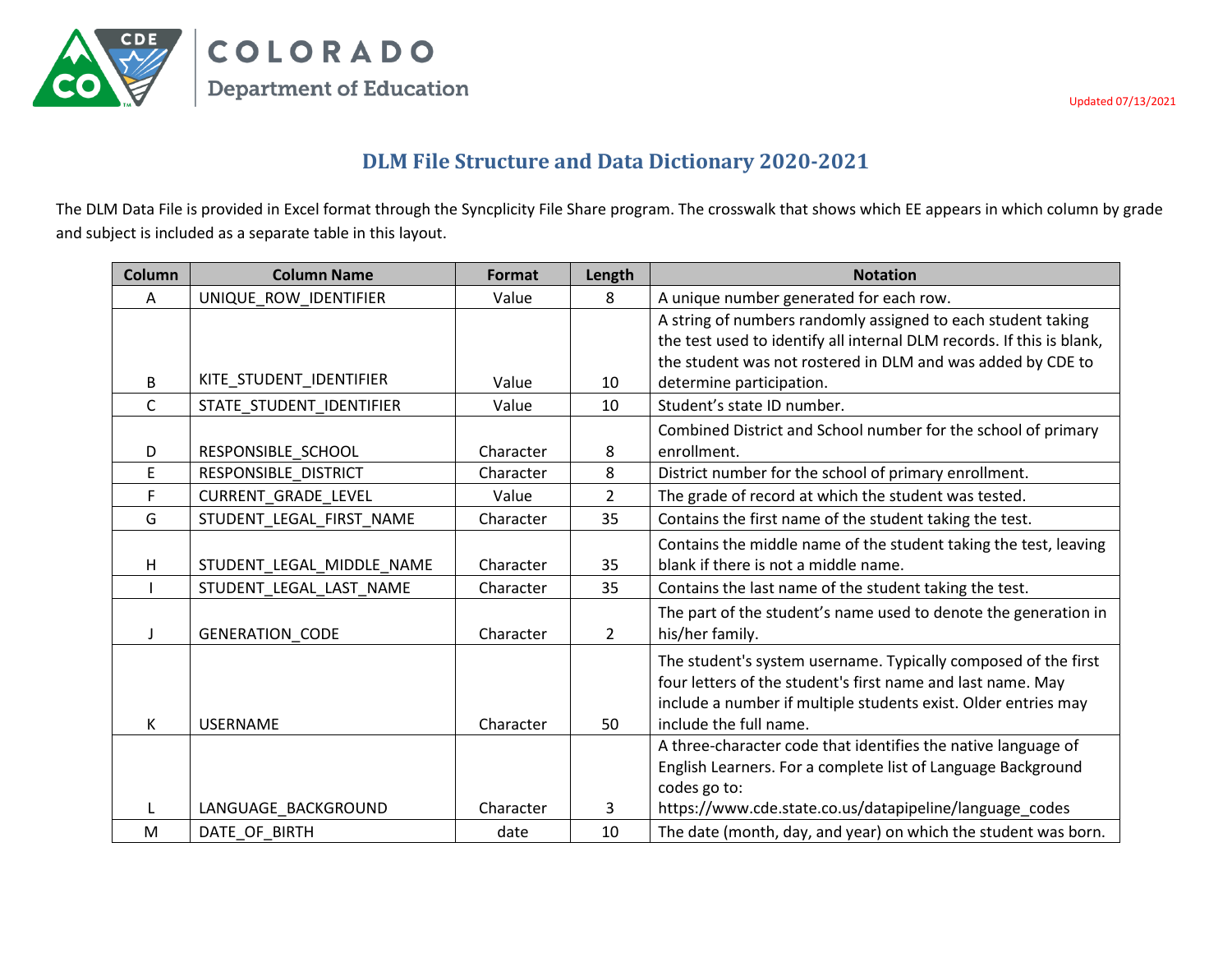| N            | <b>GENDER</b>           | Character | 6            | The student's gender (male, female, blank).                          |  |  |
|--------------|-------------------------|-----------|--------------|----------------------------------------------------------------------|--|--|
|              |                         |           |              | Federal race and ethnicity reporting categories                      |  |  |
|              |                         |           |              | 01 = American Indian or Alaskan Native                               |  |  |
|              |                         |           |              | $02 = Asian$                                                         |  |  |
|              |                         |           |              | 03 = Black or African American                                       |  |  |
|              |                         |           |              | 04 = Hispanic or Latino                                              |  |  |
|              |                         |           |              | $05 = White$                                                         |  |  |
|              |                         |           |              | 06 = Native Hawaiian or Pacific Islander                             |  |  |
| O            | FEDERAL_RACE_CODE       | Value     | $\mathbf{1}$ | $07 = Two$ or more races                                             |  |  |
|              |                         |           |              | The code which reflects the individual's recognition of his or her   |  |  |
| P            | HISPANIC_ETHNICITY      | Value     | $\mathbf{1}$ | Hispanic ethnicity background (0, 1, blank).                         |  |  |
|              |                         |           |              | ID - Intellectual Disability                                         |  |  |
|              |                         |           |              | ED - Serious Emotional Disability or Emotional Disability            |  |  |
|              |                         |           |              | LD - Specific Learning Disability                                    |  |  |
|              |                         |           |              | HI-Hearing Impairment                                                |  |  |
|              |                         |           |              | VI - Visual Impairment                                               |  |  |
|              |                         |           |              | SL-Speech or Language Impairment                                     |  |  |
|              |                         |           |              | DB - Deaf-Blindness or Deaf-Blind                                    |  |  |
|              |                         |           |              | MD - Multiple Disabilities                                           |  |  |
|              |                         |           |              | AM - Autism Spectrum Disorders or Autism                             |  |  |
|              |                         |           |              | DD - Developmental Delay (ages 3-9 years only)                       |  |  |
|              |                         |           |              | TB-Traumatic Brain Injury (TBI)                                      |  |  |
|              |                         |           |              | OI-Orthopedic Impairment                                             |  |  |
| Q            | PRIMARY_DISABILITY_CODE | Character | 3            | OH - Other Health Impairment                                         |  |  |
| $\mathsf{R}$ | ESOL PARTICIPATION CODE | Value     | $\mathbf{1}$ | This data is not collected in Colorado.                              |  |  |
|              |                         |           |              | The date on which the student enrolls and begins to receive          |  |  |
|              |                         |           |              | instructional services in a school. If the student should leave and  |  |  |
|              |                         |           |              | then re-enroll, this date should reflect the most recent             |  |  |
| S            | SCHOOL ENTRY DATE       | date      | 10           | enrollment date.                                                     |  |  |
|              |                         |           |              | The date (month, day, and year) on which the student enrolls         |  |  |
| T            | DISTRICT ENTRY DATE     | date      | 10           | and begins to receive instructional services in a school district.   |  |  |
|              |                         |           |              | The date on which the student enrolls and begins to receive          |  |  |
|              |                         |           |              | instructional services in the state. If the student should leave the |  |  |
|              |                         |           |              | state and then re-enroll in school, this date should reflect the     |  |  |
| U            | STATE ENTRY DATE        | date      | 10           | most recent enrollment date.                                         |  |  |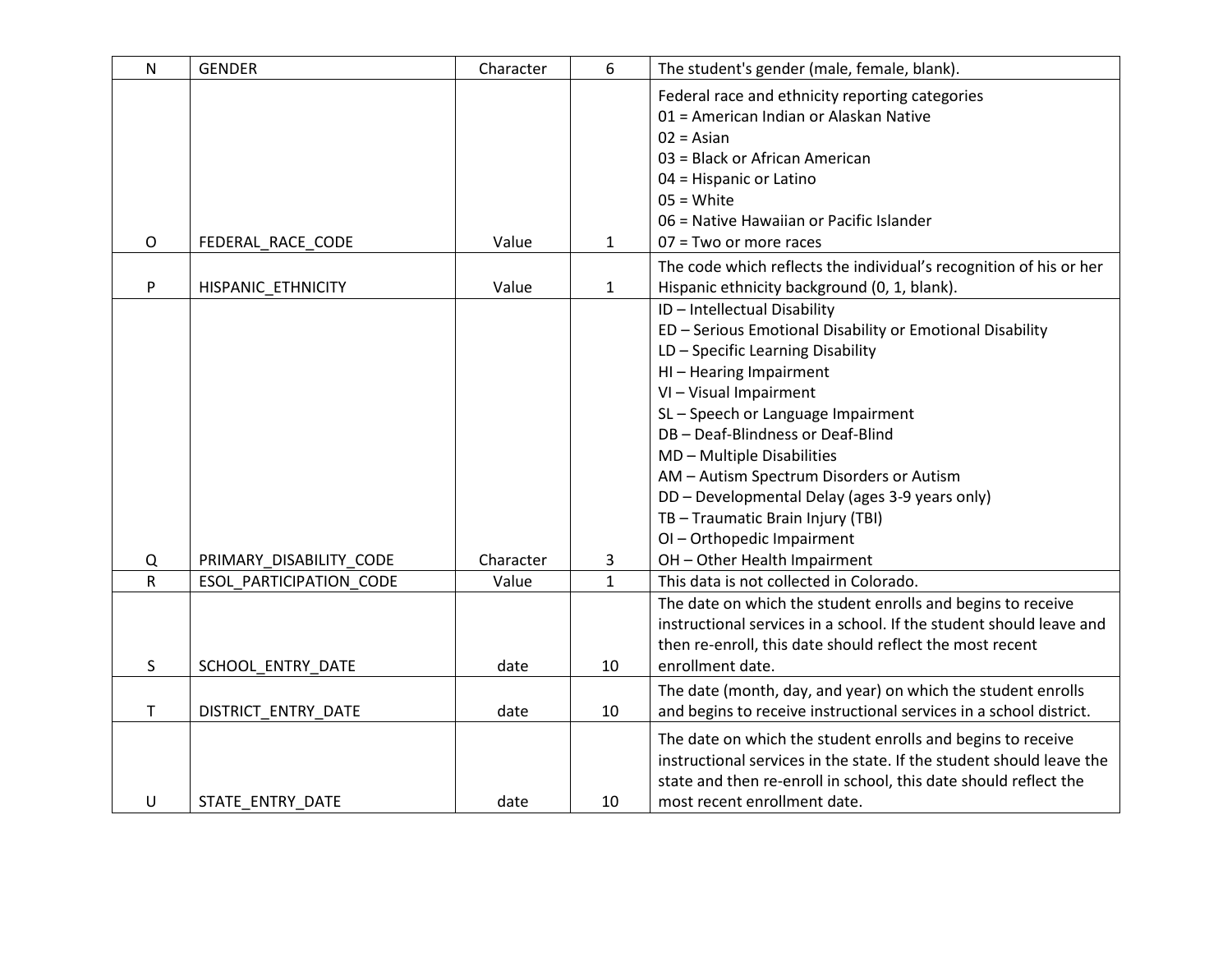| $\vee$    | <b>STATE</b>                   | Character   | 20             | Participating student's state.                                                                                               |
|-----------|--------------------------------|-------------|----------------|------------------------------------------------------------------------------------------------------------------------------|
|           |                                | Value or    |                |                                                                                                                              |
| W         | ATTENDANCE_DISTRICT_IDENTIFIER | combination | 10             | District where the student was tested.                                                                                       |
| X         | ATTENDANCE DISTRICT            | Character   | 30             | District name where the student was tested.                                                                                  |
|           |                                | Value or    |                |                                                                                                                              |
| Y         | ATTENDANCE_SCHOOL_IDENTIFIER   | combination | 10             | School where the student was tested.                                                                                         |
| Z         | ATTENDANCE SCHOOL              | Character   | 30             | School name where the student was tested.                                                                                    |
|           |                                |             |                | Contains the first name of the educator to whom the student is                                                               |
| AA        | EDUCATOR_FIRST_NAME            | Character   | 40             | rostered.                                                                                                                    |
|           |                                |             |                | Contains the last name of the educator to whom the student is                                                                |
| AB        | EDUCATOR_LAST_NAME             | Character   | 40             | rostered.                                                                                                                    |
|           |                                |             |                | The code associated with an Educator Portal user profile                                                                     |
|           |                                |             |                | (typically the educator's e-mail address) for the student's                                                                  |
| AC        | EDUCATOR_USERNAME              | Character   | 254            | teacher.                                                                                                                     |
| <b>AD</b> | STATE EDUCATOR IDENTIFIER      | Character   | 100            | The teacher's unique identifier, assigned by the state.                                                                      |
|           |                                |             |                | The teacher's randomly generated identifier assigned by the                                                                  |
| AE        | KITE_EDUCATOR_IDENTIFIER       | Character   | 100            | KITE system.                                                                                                                 |
| AF        | <b>SUBJECT</b>                 | Character   | $\overline{4}$ | The topic (ELA, Math) of the assessment completed.                                                                           |
|           |                                |             |                | The student's final complexity band, including expressive                                                                    |
| AG        | FINAL BAND                     | Character   | 20             | communication, as determined by First Contact survey.                                                                        |
| AH        | <b>FILLER</b>                  | Character   | $\overline{3}$ | <b>Blank</b>                                                                                                                 |
|           |                                |             |                | Student's final performance level descriptor (1 = emerging 2 =                                                               |
|           |                                |             |                | approaching the target, $3 = at$ target, $4 = ad$ vanced, $9 = not$                                                          |
| AI        | PERFORMANCE_LEVEL              | Value       | $\mathbf{1}$   | tested).                                                                                                                     |
|           |                                |             |                | If value = 1, no score report is produced AND student is excluded                                                            |
|           |                                |             |                | from reports created by DLM. This is set to 1 if the student was                                                             |
| AJ        | <b>INVALIDATION CODE</b>       | Value       | $\mathbf{1}$   | assigned a Special Circumstance code.                                                                                        |
|           |                                |             |                | A crosswalk of Essential Elements with 26 total columns (the                                                                 |
|           |                                |             |                | maximum number of EEs that can be tested on in any one                                                                       |
|           |                                |             |                | blueprint). See crosswalk tables below for correspondence                                                                    |
|           |                                |             |                | between the column in the crosswalk and the Essential Element                                                                |
|           |                                |             |                | for the grade and subject of a record.                                                                                       |
|           |                                |             |                | The value represents the highest linkage level the student<br>mastered during the academic year: 0 = No evidence of mastery; |
|           |                                |             |                | 1 = Initial precursor; 2 = Distal precursor; 3 = Proximal precursor;                                                         |
| AK - BJ   | ESSENTIAL ELEMENT 1-26         | Value       | $\mathbf{1}$   | $4$ = Target; $5$ = Successor; $9$ = Not assessed.                                                                           |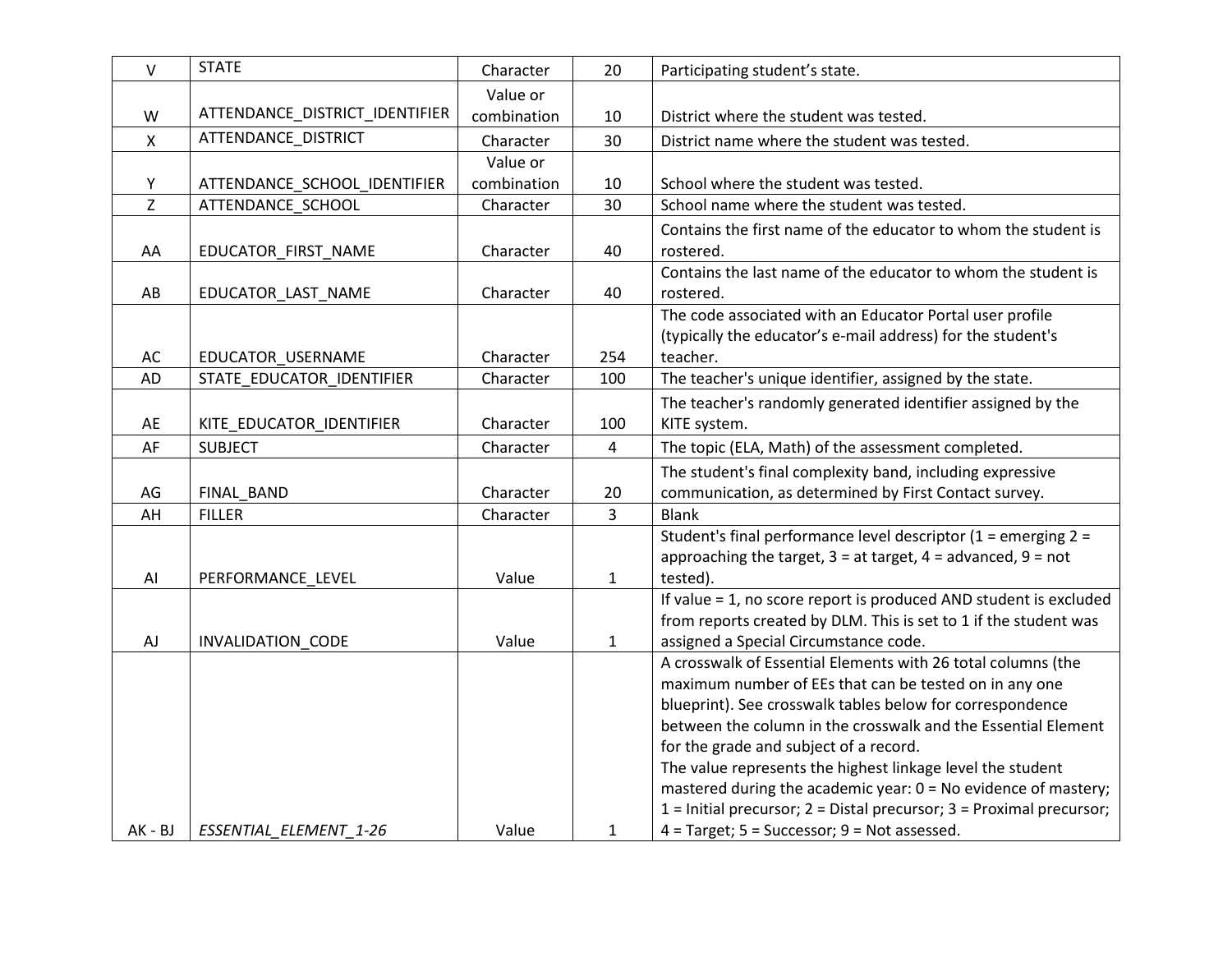| <b>State Use Fields</b> |                      |           |                |                                                                |  |  |  |
|-------------------------|----------------------|-----------|----------------|----------------------------------------------------------------|--|--|--|
|                         |                      |           |                | 03454 - Medical Waiver                                         |  |  |  |
|                         |                      |           |                | 13813 - Chronic Absence                                        |  |  |  |
|                         |                      |           |                | 13815 - Home Schooled For Assessed Subjects                    |  |  |  |
|                         |                      |           |                | 13818 - Special Treatment Center (District Education Services) |  |  |  |
|                         |                      |           |                | 13820 - Parent Refusal                                         |  |  |  |
|                         |                      |           |                | 13824 - Homebound (District Education Services)                |  |  |  |
|                         |                      |           |                | 13826 - Student Refusal                                        |  |  |  |
|                         |                      |           |                | 13831 - Other Reason For Nonparticipation (Took general        |  |  |  |
|                         |                      |           |                | assessment)                                                    |  |  |  |
|                         |                      |           |                | 13832 - Left Testing (Interrupted/Not Completed)               |  |  |  |
|                         |                      |           |                | 13836 - Misadministration/Non-approved accommodation           |  |  |  |
|                         |                      |           |                | 09999 - Withdrew Before Completion.                            |  |  |  |
|                         |                      |           |                | 20203 - Student could not test due to COVID-19 (2020-2021      |  |  |  |
| BK                      | SPECIAL_CIRCUMSTANCE | Character | 5              | only)                                                          |  |  |  |
|                         |                      |           |                | 00 Not Eligible                                                |  |  |  |
|                         |                      |           |                | 01 Free Lunch Eligible                                         |  |  |  |
| <b>BL</b>               | FREE REDUCED LUNCH   | Character | $\overline{2}$ | 02 Reduced Lunch Eligible                                      |  |  |  |
|                         |                      |           |                |                                                                |  |  |  |
|                         |                      |           |                | 0 No                                                           |  |  |  |
| BM                      | <b>MIGRANT</b>       | Character | $\mathbf{1}$   | 1 Yes                                                          |  |  |  |
|                         |                      |           |                | $0 - No$                                                       |  |  |  |
|                         |                      |           |                | 3 - Yes and in custody of parent/guardian                      |  |  |  |
| BN                      | <b>HOMELESS</b>      | Character | $\mathbf{1}$   | 4 - Yes and not in custody of parent/guardian                  |  |  |  |
|                         |                      |           |                | 0 Not Applicable                                               |  |  |  |
|                         |                      |           |                | 1 NEP<br>2 LEP                                                 |  |  |  |
|                         |                      |           |                | <b>4 PHLOTE</b>                                                |  |  |  |
|                         |                      |           |                | 5 FELL                                                         |  |  |  |
|                         |                      |           |                | 6 FEP (Monitored Year 1)                                       |  |  |  |
|                         |                      |           |                | 7 FEP (Monitored Year 2)                                       |  |  |  |
|                         |                      |           |                | 8 FEP (Exited Year 1)                                          |  |  |  |
| <b>BO</b>               | LANGUAGE PROFICIENCY | Character | 1              | 9 FEP (Exited Year 2)                                          |  |  |  |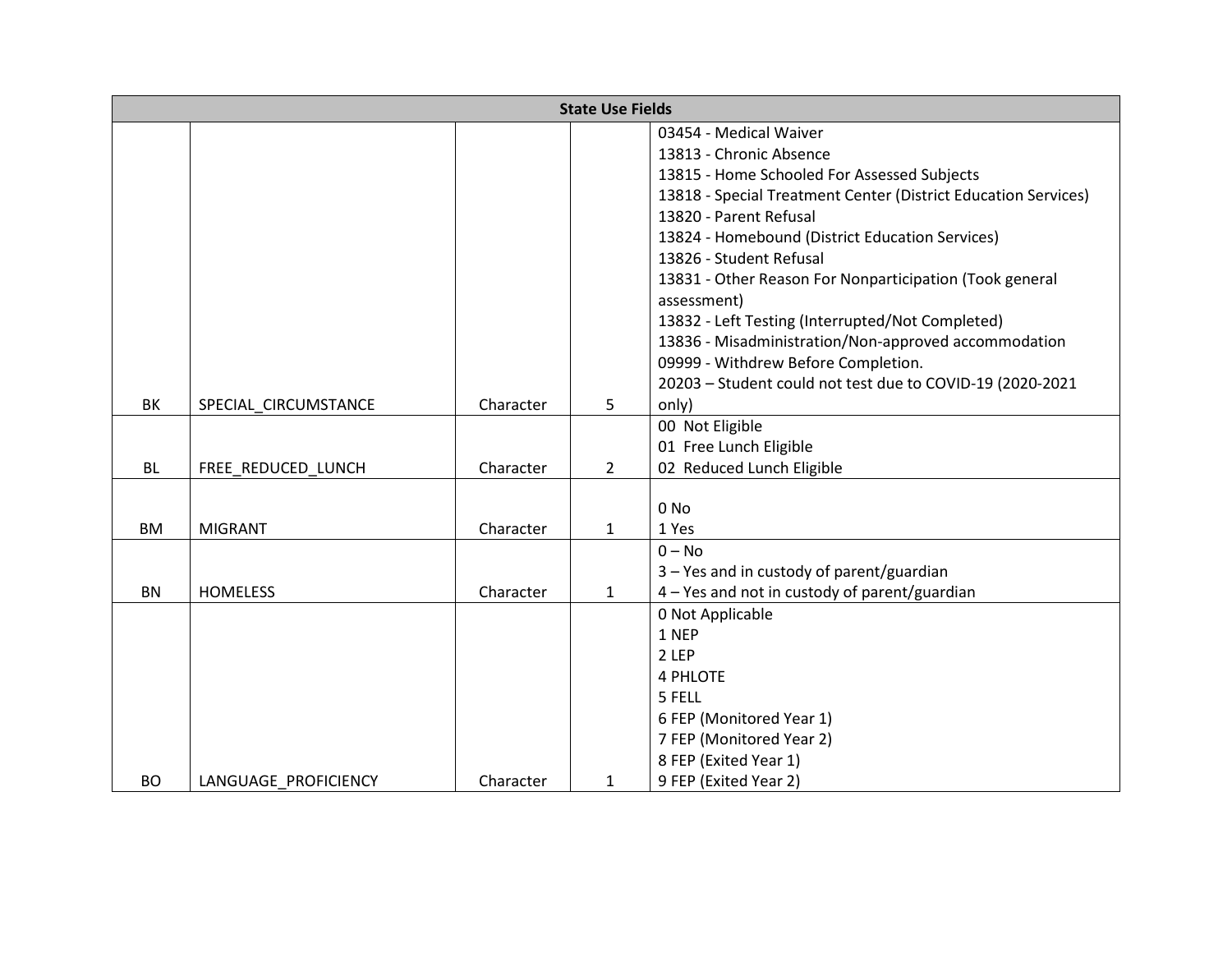|           |                        |           |                | $0$ No                                                        |
|-----------|------------------------|-----------|----------------|---------------------------------------------------------------|
| <b>BP</b> | CONTINUOUS_IN_DISTRICT | Character | $\mathbf{1}$   | 1 Yes                                                         |
|           |                        |           |                | 0 No                                                          |
| <b>BQ</b> | CONTINUOUS_IN_SCHOOL   | Character | $\mathbf{1}$   | 1 Yes                                                         |
|           |                        |           |                |                                                               |
| <b>BR</b> | DATE FIRST ENROLLED US | Character | $\mathbf{1}$   | <b>MMDDYYYY</b>                                               |
|           |                        |           |                | 0 No                                                          |
| <b>BS</b> | EXPELLED               | Character | 8              | 1 Yes                                                         |
|           |                        |           |                | 0 No                                                          |
| <b>BT</b> | IEP DLM                | Character | $\mathbf{1}$   | 1 Yes                                                         |
|           |                        |           |                | 0 No                                                          |
| <b>BU</b> | SECTION 504            | Character | 1              | 1 Yes                                                         |
|           |                        |           |                | 0 No                                                          |
| <b>BV</b> | TITLE1 DLM             | Character | $\mathbf{1}$   | 1 Yes                                                         |
|           |                        |           |                | 00 - No or Not Applicable                                     |
|           |                        |           |                | 01 - English as a Second Language (ESL) or English Language   |
|           |                        |           |                | Development (ELD)                                             |
|           |                        |           |                | 02 - Dual language or two-way immersion                       |
|           |                        |           |                | 03 - Transitional bilingual education or early-exit bilingual |
|           |                        |           |                | education                                                     |
|           |                        |           |                | 04 - Content classes with integrated ESL support              |
|           |                        |           |                | 05 - Newcomer programs                                        |
|           |                        |           |                | $97 - Other$                                                  |
|           |                        |           | $\overline{2}$ |                                                               |
| <b>BW</b> | LANGUAGE PROGRAM       | Character |                | 98 – Not in a language instruction program, parent choice     |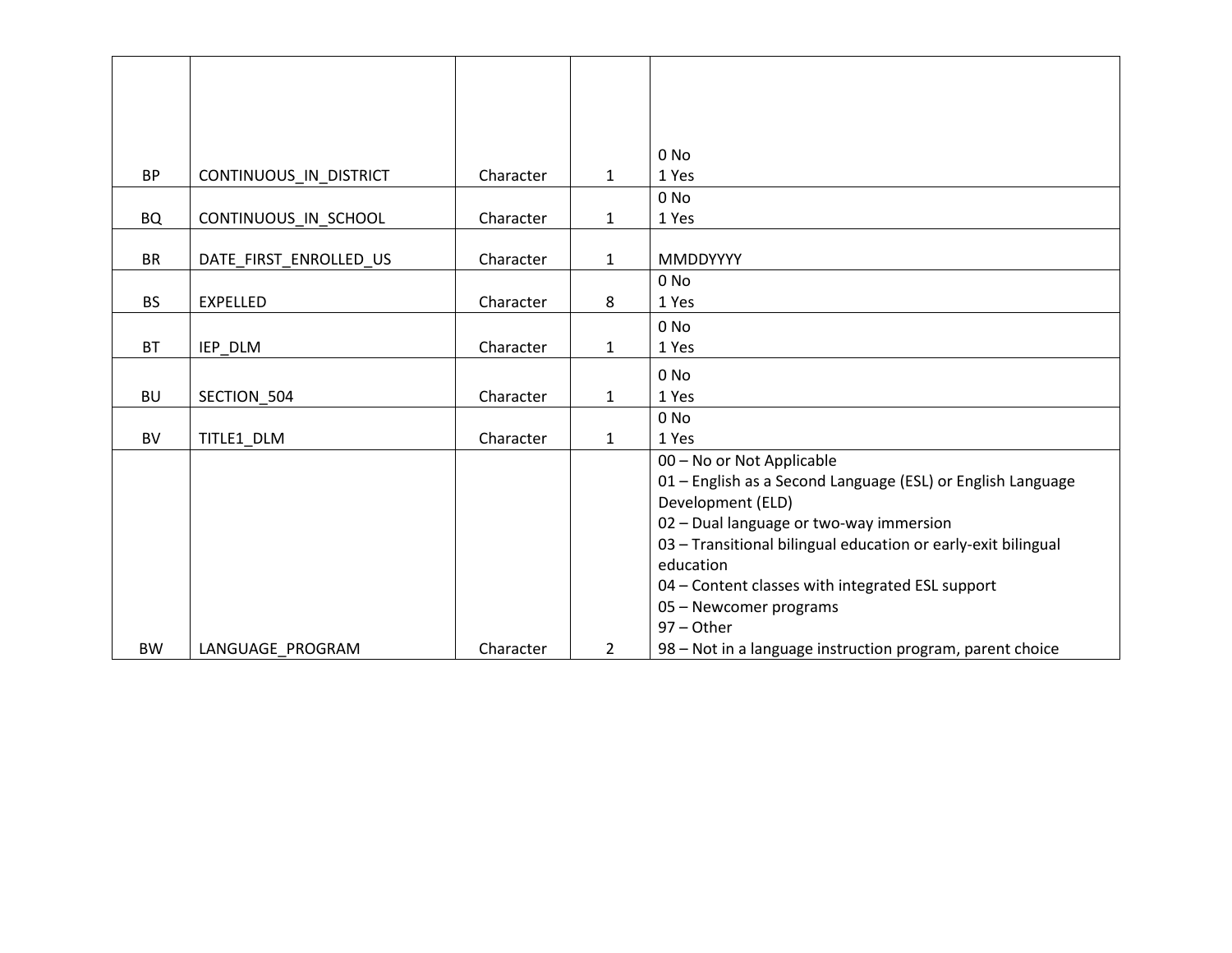## **Essential Element Crosswalks**

The crosswalks show where each Essential Element appears in the data file by grade and subject. Definitions for the Essential Elements can be found on the DLM website in the **ELA** and **[Math](http://dynamiclearningmaps.org/sites/default/files/documents/Manuals_Blueprints/math_ye_blueprint.pdf) blueprint documents.** 

| <b>ELA Essential Element Crosswalk</b> |                |                |                |                |                |                |                   |                   |                    |  |
|----------------------------------------|----------------|----------------|----------------|----------------|----------------|----------------|-------------------|-------------------|--------------------|--|
|                                        | Grade 3        | Grade 4        | Grade 5        | Grade 6        | Grade 7        | Grade 8        | Grade 9           | Grade 10          | Grade 11           |  |
| $EE_1$                                 | ELA.EE.RL.3.1  | ELA.EE.RL.4.5  | ELA.EE.RL.5.1  | ELA.EE.RI.6.5  | ELA.EE.RI.7.5  | ELA.EE.RL.8.1  | ELA.EE.RL.9-10.4  | ELA.EE.RL.9-10.4  | ELA.EE.RL.11-12.1  |  |
| $EE_2$                                 | ELA.EE.RL.3.3  | ELA.EE.RI.4.1  | ELA.EE.RL.5.6  | ELA.EE.RL.6.2  | ELA.EE.RL.7.1  | ELA.EE.RL.8.2  | ELA.EE.RI.9-10.1  | ELA.EE.RI.9-10.1  | ELA.EE.RL.11-12.2  |  |
| $EE_3$                                 | ELA.EE.RI.3.2  | ELA.EE.RI.4.5  | ELA.EE.RI.5.2  | ELA.EE.RL.6.4  | ELA.EE.RL.7.4  | ELA.EE.RI.8.2  | ELA.EE.RI.9-10.2  | ELA.EE.RI.9-10.2  | ELA.EE.RI.11-12.4  |  |
| $EE_4$                                 | ELA.EE.RI.3.3  | ELA.EE.RL.4.2  | ELA.EE.RI.5.4  | ELA.EE.RI.6.1  | ELA.EE.RI.7.2  | ELA.EE.RI.8.6  | ELA.EE.RI.9-10.5  | ELA.EE.RI.9-10.5  | ELA.EE.RI.11-12.8  |  |
| $EE_5$                                 | ELA.EE.RL.3.4  | ELA.EE.RL.4.6  | ELA.EE.RI.5.8  | ELA.EE.RI.6.6  | ELA.EE.RI.7.8  | ELA.EE.RI.8.8  | ELA.EE.RI.9-10.8  | ELA.EE.RI.9-10.8  | ELA.EE.RI.11-12.5  |  |
| $EE_6$                                 | ELA.EE.RI.3.8  | ELA.EE.RI.4.4  | ELA.EE.L.5.4.a | ELA.EE.RI.6.8  | ELA.EE.RL.7.5  | ELA.EE.L.8.5.a | ELA.EE.RL.9-10.3  | ELA.EE.RL.9-10.3  | ELA.EE.RL.11-12.3  |  |
| $EE_7$                                 | ELA.EE.L.3.5.c | ELA.EE.L.4.5.c | ELA.EE.RL.5.9  | ELA.EE.L.6.5.b | ELA.EE.RI.7.3  | ELA.EE.RL.8.3  | ELA.EE.RL.9-10.5  | ELA.EE.RL.9-10.5  | ELA.EE.RL.11-12.5  |  |
| $EE_8$                                 | ELA.EE.RL.3.9  | ELA.EE.RI.4.9  | ELA.EE.RI.5.3  | ELA.EE.RL.6.3  | ELA.EE.RI.7.9  | ELA.EE.RL.8.5  | ELA.EE.RI.9-10.3  | ELA.EE.RI.9-10.3  | ELA.EE.RI.11-12.9  |  |
| $EE_9$                                 | ELA.EE.W.3.2.a | ELA.EE.L.4.2.a | ELA.EE.W.5.2.b | ELA.EE.L.6.2.b | ELA.EE.L.7.2.a | ELA.EE.W.8.2.b | ELA.EE.L.9-10.2.c | ELA.EE.L.9-10.2.c | ELA.EE.W.11-12.2.c |  |
| $EE_10$                                | ELA.EE.W.3.4   | ELA.EE.L.4.2.d | ELA.EE.W.5.2.a | ELA.EE.W.6.2.a | ELA.EE.L.7.2.b | ELA.EE.W.8.2.c | ELA.EE.W.9-10.2.c | ELA.EE.W.9-10.2.c | ELA.EE.W.11-12.2.d |  |
| EE_11                                  | N/A            | ELA.EE.W.4.2.b | N/A            | ELA.EE.W.6.2.b | ELA.EE.W.7.2.a | ELA.EE.W.8.2.d | ELA.EE.W.9-10.2.d | ELA.EE.W.9-10.2.d | ELA.EE.W.11-12.2.f |  |
| $EE_12$                                | N/A            | N/A            | N/A            | N/A            | ELA.EE.W.7.2.b | ELA.EE.W.8.2.f | ELA.EE.W.9-10.2.f | ELA.EE.W.9-10.2.f | ELA.EE.L.11-12.2.b |  |
| $EE_13$                                | N/A            | N/A            | N/A            | N/A            | ELA.EE.W.7.2.d | ELA.EE.W.8.2.a | ELA.EE.W.9-10.2.a | ELA.EE.W.9-10.2.a | ELA.EE.W.11-12.2.a |  |
| $EE_14$                                | N/A            | N/A            | N/A            | N/A            | N/A            | N/A            | ELA.EE.W.9-10.2.b | ELA.EE.W.9-10.2.b | ELA.EE.W.11-12.2.b |  |
| $EE_15$                                | N/A            | N/A            | N/A            | N/A            | N/A            | N/A            | N/A               | N/A               | N/A                |  |
| $EE_16$                                | N/A            | N/A            | N/A            | N/A            | N/A            | N/A            | N/A               | N/A               | N/A                |  |
| $EE_17$                                | N/A            | N/A            | N/A            | N/A            | N/A            | N/A            | N/A               | N/A               | N/A                |  |
| $EE_18$                                | N/A            | N/A            | N/A            | N/A            | N/A            | N/A            | N/A               | N/A               | N/A                |  |
| EE_19                                  | N/A            | N/A            | N/A            | N/A            | N/A            | N/A            | N/A               | N/A               | N/A                |  |
| $EE_20$                                | N/A            | N/A            | N/A            | N/A            | N/A            | N/A            | N/A               | N/A               | N/A                |  |
| $EE_21$                                | N/A            | N/A            | N/A            | N/A            | N/A            | N/A            | N/A               | N/A               | N/A                |  |
| $EE_22$                                | N/A            | N/A            | N/A            | N/A            | N/A            | N/A            | N/A               | N/A               | N/A                |  |
| EE_23                                  | N/A            | N/A            | N/A            | N/A            | N/A            | N/A            | N/A               | N/A               | N/A                |  |
| $EE_24$                                | N/A            | N/A            | N/A            | N/A            | N/A            | N/A            | N/A               | N/A               | N/A                |  |
| $EE_25$                                | N/A            | N/A            | N/A            | N/A            | N/A            | N/A            | N/A               | N/A               | N/A                |  |
| $EE_26$                                | N/A            | N/A            | N/A            | N/A            | N/A            | N/A            | N/A               | N/A               | N/A                |  |